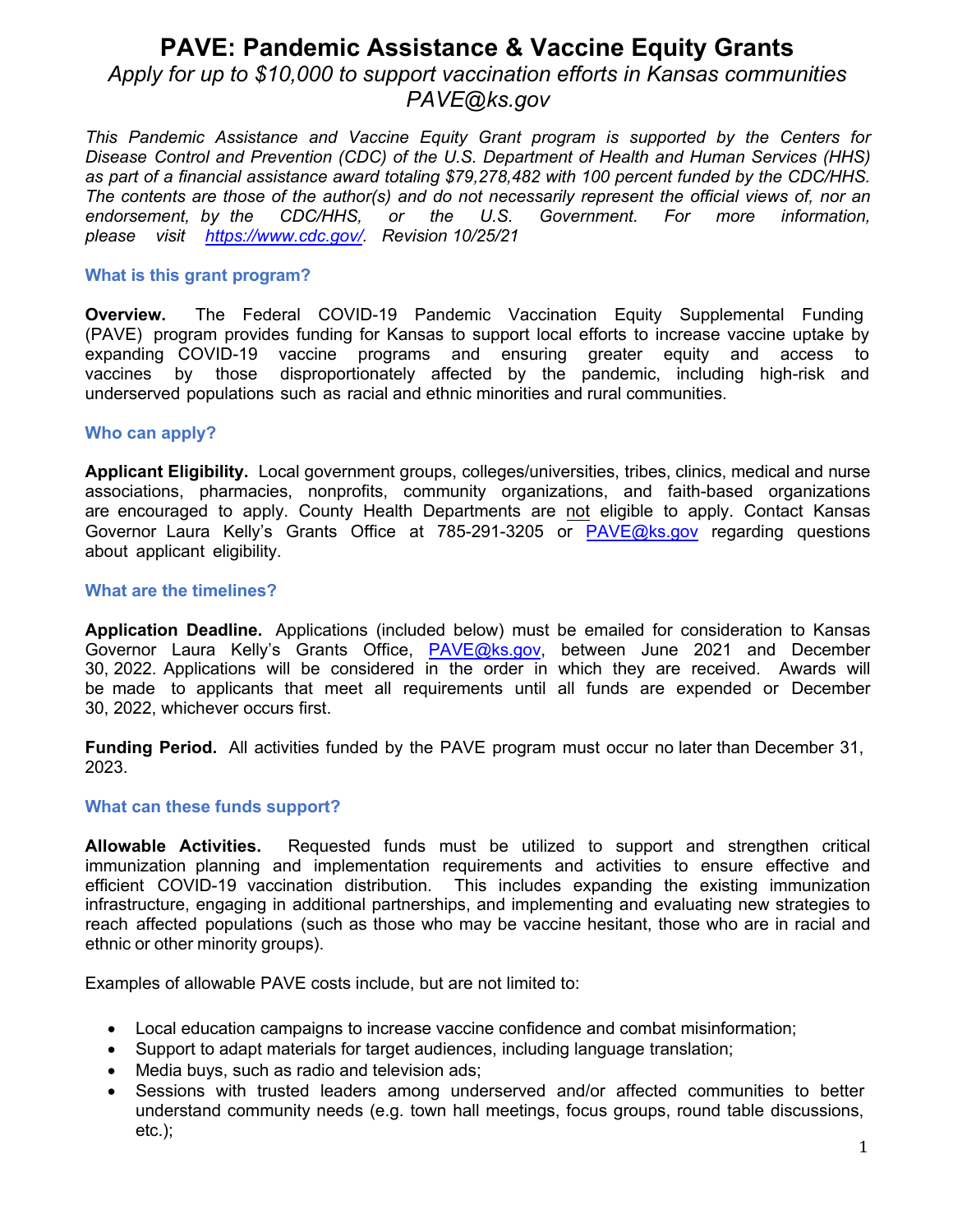- COVID-19 vaccination supplies (including personal protective equipment, sanitation, oxygen tanks/bottles, and injection site medical supplies) for vaccine events;
- Space rental for vaccine events, training, education, and focus groups;
- Assistance in providing access to vaccination activities, including transportation and mileage reimbursement (reimbursement will be provided at the federal rate or according to agency policy, whichever is less);
- Coverage of transportation costs (e.g. bus fare vouchers, ride share programs, and taxi fare) *Note: Uber and Lyft offer free ride programs for vaccination*; and
- Personnel (e.g. meeting facilitators, vaccinators, translators).

**Unallowable Activities.** PAVE funds are not allowed to be used for food or drinks, construction costs, purchase of vehicles, personal care outside of vaccination events, and vaccine incentives.

**Unallowable Costs.** PAVE funds cannot replace other federal, state, or local funds that would otherwise be available for the proposed COVID-19 related activities. Applicants may not reduce or reallocate federal, state, or local funds for a particular activity or purchase specifically because PAVE funds are available. Please contact the Grants Office with any questions.

### **What reporting requirements are associated with the PAVE program?**

A completed PAVE POST-PROJECT IMPACT REPORT is required to be submitted once awarded grant funds are spent. Additionally, monthly Financial Status Reports are required on the  $15<sup>th</sup>$  of each month and must include supporting documentation in order to be reimbursed for expenses. Financial Status Reports will no longer be required once the project incurs no further costs. *Note: Both reports are included in this packet for reference.*

### **What compliance requirements are associated with the PAVE program?**

All award recipients must comply with the PAVE program requirements and related federal award guidance. Recipients must comply with the applicable provisions of the Federal Office of Management and Budget's Uniform Guidance for Federal Awards[, 2 CFR Part 200,](http://www.ecfr.gov/cgi-bin/text-idx?SID=2c6d1c9f8de1f9619110b4599d84a234&mc=true&node=pt2.1.200&rgn=div5#_top) which includes maintaining appropriate programmatic and financial records. PAVE funds must be tracked and accounted for separate from an organization's general operating funds. Please contact the Grants Office with any questions.

### **How will the funds be dispersed?**

Payments are issued on a quarterly advance basis, with the first payment equal to 25 percent of the awarded amount. The amount of subsequent payments is determined by reported expenditures. Recipients may request a specific advance for PAVE payment if needed to meet immediate obligations.

An applicant must have a Federal Employer Identification Number (FEIN) or a Taxpayer Identification Number (TIN) to receive payments.

**Have any questions?** Contact Kansas Governor Laura Kelly's Grants Office at 785-291-3205 or [PAVE@ks.gov.](mailto:PAVE@ks.gov)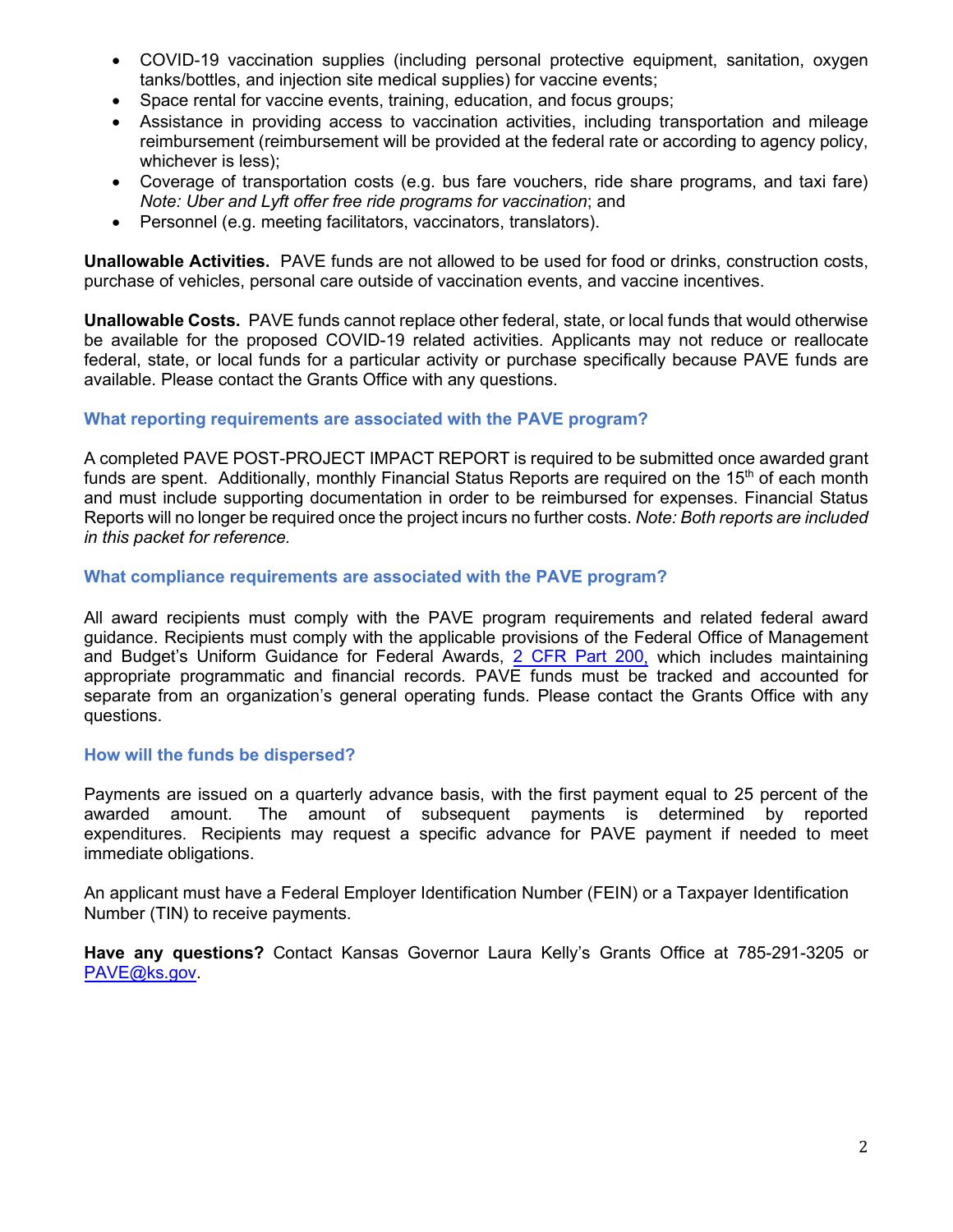### **GENERAL INFORMATION FORM**

\* Denotes required information

| <b>KGGP USE ONLY</b><br>Date Received:                                                                                                                                                                                                                      | <b>Application Number:</b> |                                |  |  |  |  |  |  |
|-------------------------------------------------------------------------------------------------------------------------------------------------------------------------------------------------------------------------------------------------------------|----------------------------|--------------------------------|--|--|--|--|--|--|
| <b>APPLICANT IDENTIFICATION</b>                                                                                                                                                                                                                             |                            |                                |  |  |  |  |  |  |
| * Organization Name:                                                                                                                                                                                                                                        |                            | *Organization Type: Choose One |  |  |  |  |  |  |
| <b>Street Address:</b>                                                                                                                                                                                                                                      |                            |                                |  |  |  |  |  |  |
| * Zip:<br>* City:                                                                                                                                                                                                                                           |                            | *County:                       |  |  |  |  |  |  |
| Website:                                                                                                                                                                                                                                                    |                            |                                |  |  |  |  |  |  |
| Federal Employer Identification Number (FEIN)/Taxpayer Identification Number (TIN):                                                                                                                                                                         |                            |                                |  |  |  |  |  |  |
| PRIMARY CONTACT FOR PROPOSED WORKPLAN                                                                                                                                                                                                                       |                            |                                |  |  |  |  |  |  |
| (The primary contact listed will receive ALL correspondence from this office.)                                                                                                                                                                              |                            |                                |  |  |  |  |  |  |
| Name:                                                                                                                                                                                                                                                       |                            |                                |  |  |  |  |  |  |
| * Title:                                                                                                                                                                                                                                                    |                            |                                |  |  |  |  |  |  |
| Phone:                                                                                                                                                                                                                                                      |                            |                                |  |  |  |  |  |  |
| Fax∶                                                                                                                                                                                                                                                        |                            |                                |  |  |  |  |  |  |
| Email:                                                                                                                                                                                                                                                      |                            |                                |  |  |  |  |  |  |
| * PROPOSED WORKPLAN INFORMATION                                                                                                                                                                                                                             |                            |                                |  |  |  |  |  |  |
| * What is the problem/issue/barrier to healthy behavior the proposed project seeks to address? Select all                                                                                                                                                   |                            |                                |  |  |  |  |  |  |
| that apply.                                                                                                                                                                                                                                                 |                            |                                |  |  |  |  |  |  |
| <b>Issue</b>                                                                                                                                                                                                                                                |                            | Check box in applicable rows   |  |  |  |  |  |  |
| Vaccine uncertainty                                                                                                                                                                                                                                         |                            |                                |  |  |  |  |  |  |
| Physical barriers to access (location of providers, hours of operation)                                                                                                                                                                                     |                            |                                |  |  |  |  |  |  |
| Informational barriers to access (internet access / technology comfort,                                                                                                                                                                                     |                            |                                |  |  |  |  |  |  |
| language, literacy levels)<br>Other (Specify)                                                                                                                                                                                                               |                            |                                |  |  |  |  |  |  |
| * Please write a brief description of proposed workplan:                                                                                                                                                                                                    |                            |                                |  |  |  |  |  |  |
|                                                                                                                                                                                                                                                             |                            |                                |  |  |  |  |  |  |
| * These funds are to support equitable distribution and administration of COVID-19 vaccines (for rural<br>communities, communities of color, and/or communities of high social vulnerability). Please briefly<br>explain how this proposal supports equity: |                            |                                |  |  |  |  |  |  |
| * City(ies) or County(ies) in which proposed workplan will operate:                                                                                                                                                                                         |                            |                                |  |  |  |  |  |  |
| * Estimated start date / Timeline of activities:                                                                                                                                                                                                            |                            |                                |  |  |  |  |  |  |
| * Primary Target Audience/Communities:                                                                                                                                                                                                                      |                            |                                |  |  |  |  |  |  |
| * Estimated Number of People to be Served:                                                                                                                                                                                                                  |                            |                                |  |  |  |  |  |  |

*This Pandemic Assistance and Vaccine Equity Grant program is supported by the Centers for Disease Control and Prevention (CDC) of the U.S. Department of Health and Human Services (HHS) as part of a financial assistance award totaling \$79,278,482 with 100 percent funded by the CDC/HHS. The contents are those of the author(s) and do not necessarily represent the official views of, nor an endorsement, by the CDC/HHS, or the U.S. Government. For more information, please visit [https://www.cdc.gov/.](https://www.cdc.gov/) Revision 10/25/21*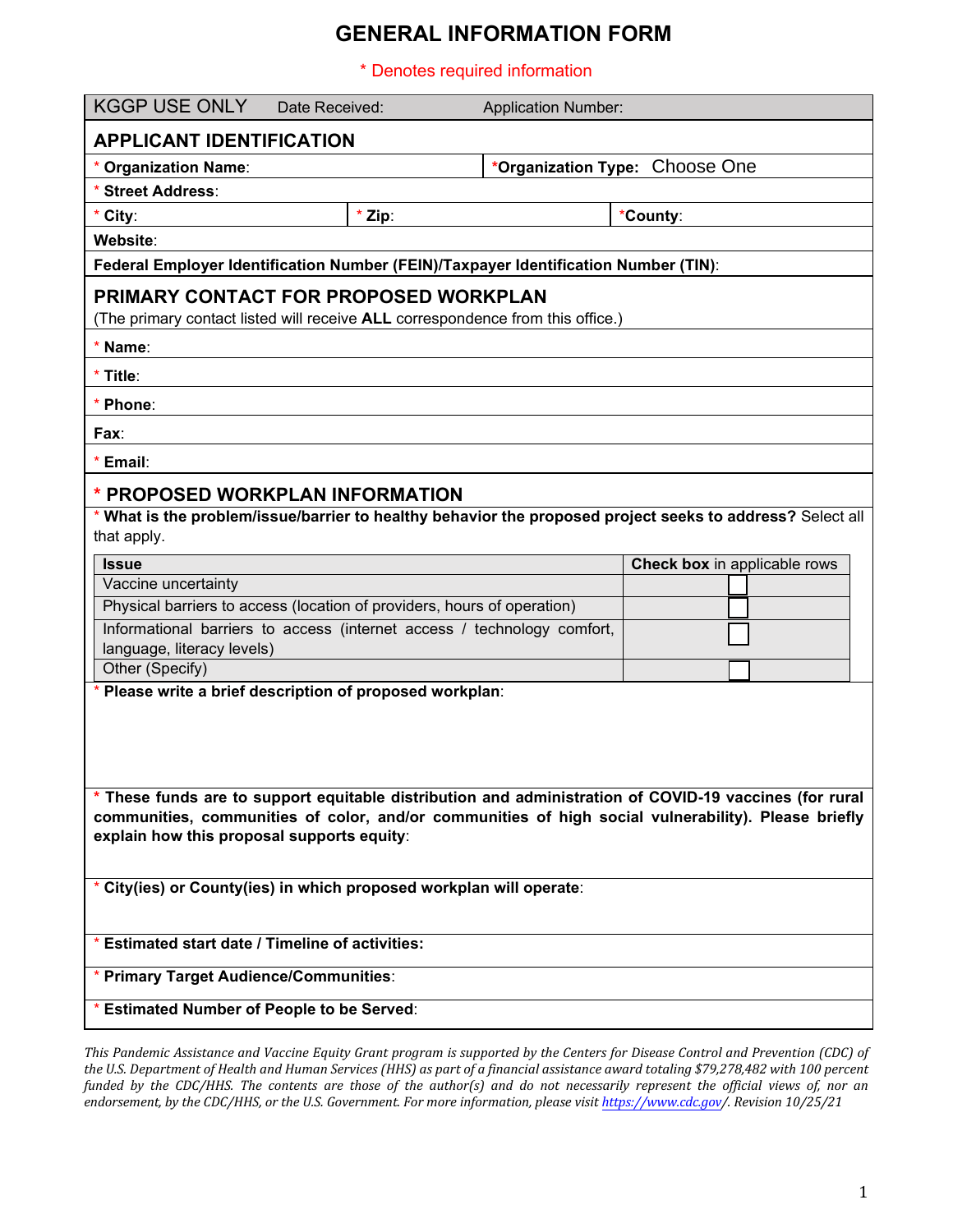# **WORKPLAN PROPOSED BUDGET**

Please identify budget costs in the applicable category and line item(s). Include a brief rationale for each line item, for example with a calculation or other reason for your stated number. Please utilize the text box below each line item for the rationale.

| <b>BUDGET CATEGORY</b>                                                               | <b>PAVE</b>              | KGGP USE ONLY |
|--------------------------------------------------------------------------------------|--------------------------|---------------|
| <b>PERSONNEL</b>                                                                     |                          |               |
| List line item cost by title (e.g., nurses), including fringe benefits as applicable |                          |               |
| Α.                                                                                   | \$                       |               |
| Explanation / rationale:                                                             |                          |               |
|                                                                                      |                          |               |
| <b>B.</b>                                                                            | $\overline{\mathcal{S}}$ |               |
|                                                                                      |                          |               |
| Explanation / rationale:                                                             |                          |               |
|                                                                                      |                          |               |
| $\overline{C}$ .                                                                     | $\overline{\$}$          |               |
|                                                                                      |                          |               |
| Explanation / rationale:                                                             |                          |               |
|                                                                                      |                          |               |
| <b>SUBTOTAL</b>                                                                      | $\overline{\bullet}$     |               |
| <b>TRAVEL/TRAINING</b>                                                               |                          |               |
|                                                                                      |                          |               |
| A. Travel Costs                                                                      | \$                       |               |
| Explanation / rationale:                                                             |                          |               |
|                                                                                      |                          |               |
|                                                                                      |                          |               |
| <b>B. Training Costs</b>                                                             | $\overline{\mathbf{e}}$  |               |
| Explanation / rationale:                                                             |                          |               |
|                                                                                      |                          |               |
|                                                                                      |                          |               |
| <b>SUBTOTAL</b>                                                                      | $\overline{\bullet}$     |               |
| SUPPLIES AND COMMUNICATIONS                                                          |                          |               |
| A. Supplies                                                                          | \$                       |               |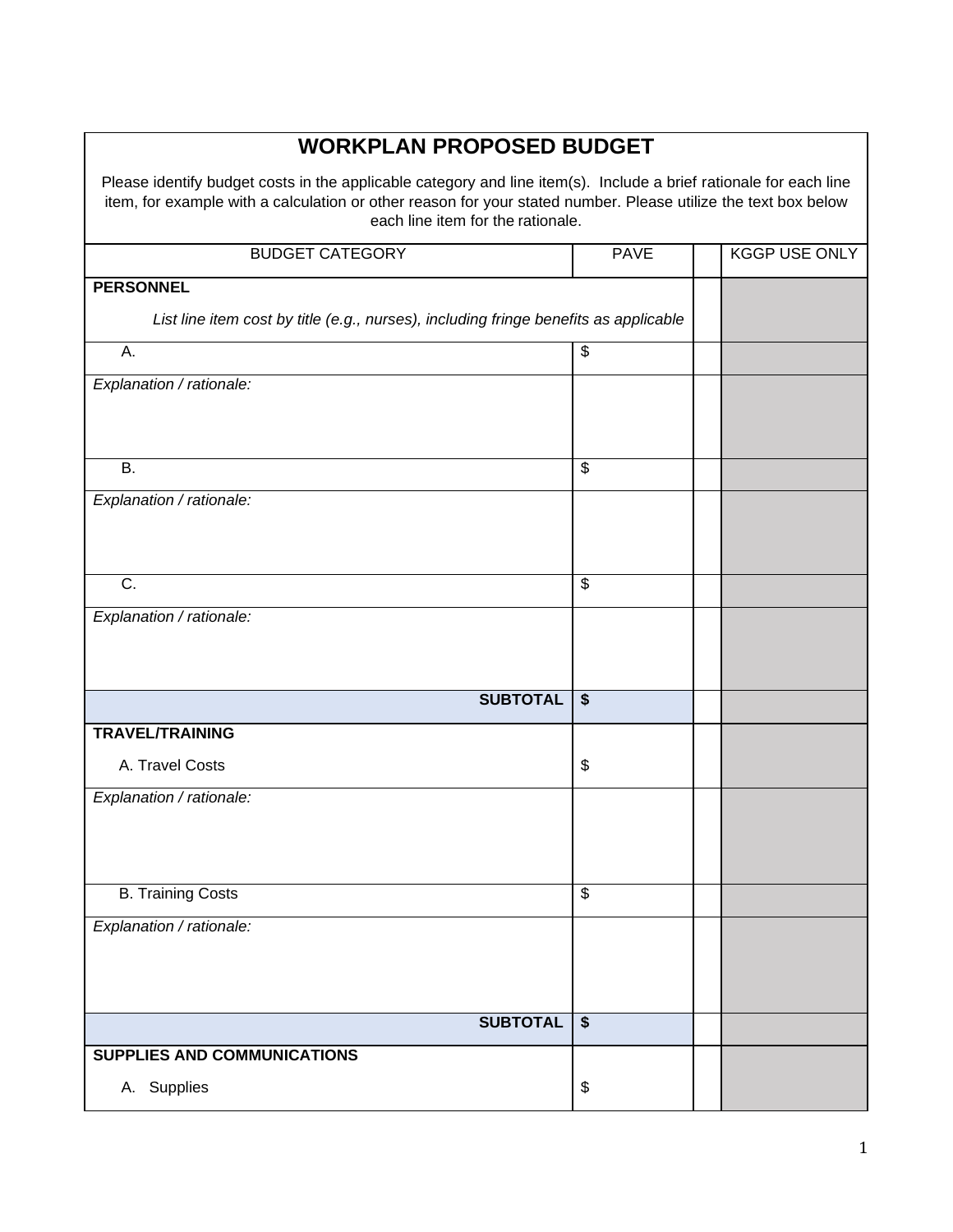| Explanation / rationale:    |                           |  |
|-----------------------------|---------------------------|--|
|                             |                           |  |
|                             |                           |  |
|                             |                           |  |
| <b>B.</b> Communications    | $\overline{\$}$           |  |
|                             |                           |  |
| Explanation / rationale:    |                           |  |
|                             |                           |  |
|                             |                           |  |
|                             |                           |  |
| <b>SUBTOTAL</b>             | $\boldsymbol{\mathsf{s}}$ |  |
|                             |                           |  |
| <b>CONTRACTUAL SERVICES</b> |                           |  |
|                             |                           |  |
| A. Please describe:         | $\overline{\mathbf{e}}$   |  |
|                             |                           |  |
| Explanation / rationale:    |                           |  |
|                             |                           |  |
|                             |                           |  |
| B. Please describe:         | $\overline{\mathbf{S}}$   |  |
|                             |                           |  |
| Explanation / rationale:    |                           |  |
|                             |                           |  |
|                             |                           |  |
|                             |                           |  |
|                             |                           |  |
|                             |                           |  |
|                             |                           |  |
| <b>SUBTOTAL</b>             | $\overline{\bullet}$      |  |
|                             |                           |  |
| <b>OTHER</b>                |                           |  |
|                             |                           |  |
| A. Please describe:         | \$                        |  |
|                             |                           |  |
| Explanation / rationale:    |                           |  |
|                             |                           |  |
|                             |                           |  |
|                             |                           |  |
|                             |                           |  |
|                             |                           |  |
| B. Please describe:         | \$                        |  |
|                             |                           |  |
| Explanation / rationale:    |                           |  |
|                             |                           |  |
|                             |                           |  |
|                             |                           |  |
|                             |                           |  |
| <b>SUBTOTAL</b>             | $\bullet$                 |  |
|                             |                           |  |
| <b>TOTAL REQUEST</b>        | $\bullet$                 |  |
|                             |                           |  |

#### **Signature of Authorized Certifying Official**

\_\_\_\_\_\_\_\_\_\_\_\_\_\_\_\_\_\_\_\_\_\_\_\_\_\_\_\_\_\_\_

### *This is the end of the PAVE application – rest of the materials are required if applications are approved.*

the U.S. Department of Health and Human Services (HHS) as part of a financial assistance award totaling \$79,278,482 with 100 percent 2 T*his Pandemic Assistance and Vaccine Equity Grant program is supported by the Centers for Disease Control and Prevention (CDC) of funded by the CDC/HHS. The contents are those of the author(s) and do not necessarily represent the official views of, nor an endorsement, by the CDC/HHS, or the U.S. Government. For more information, please visit<https://www.cdc.gov/>. Revision 10/25/21*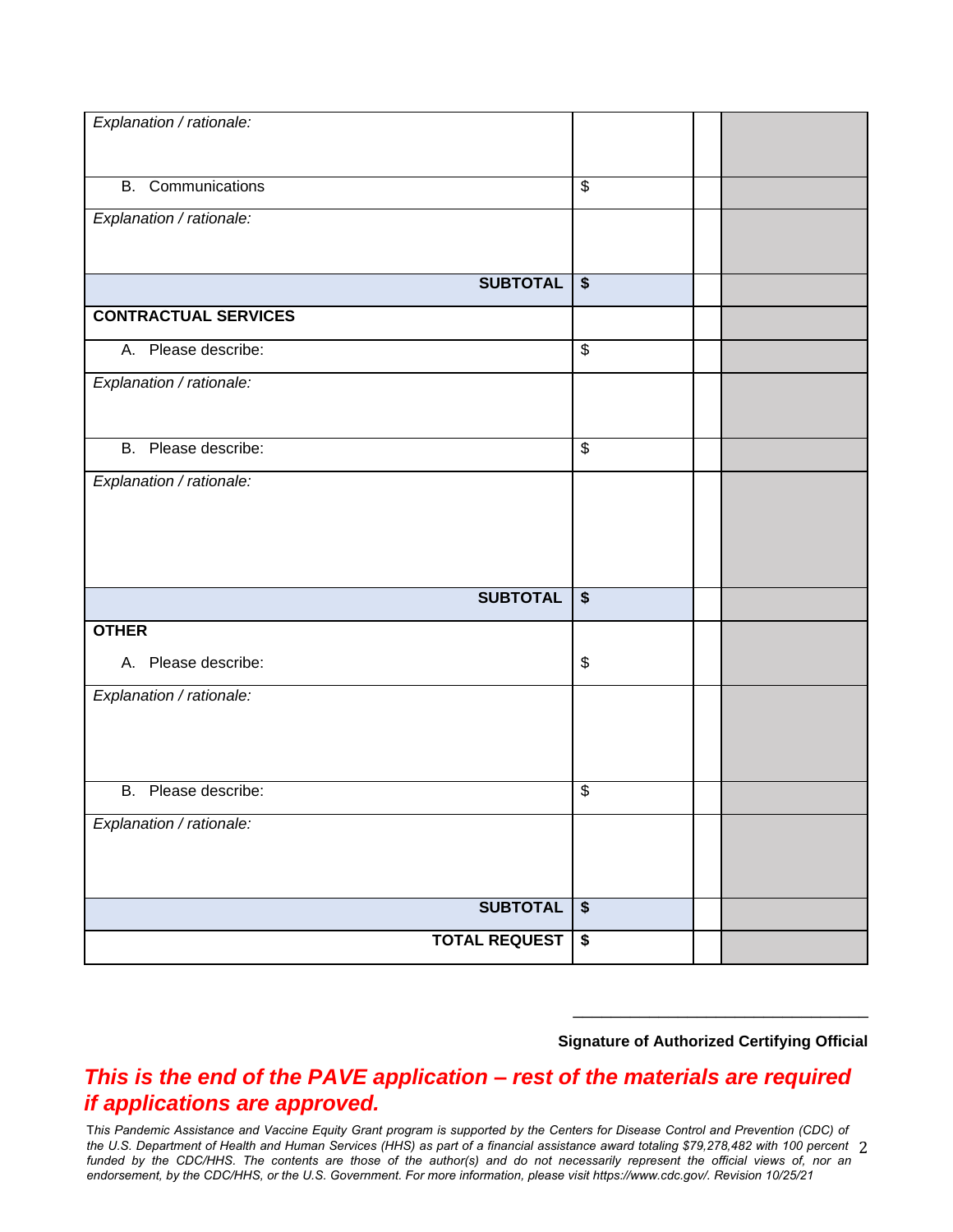| <b>KANSAS GOVERNOR'S GRANTS PROGRAM</b>                                                                                                                                                                                                                                                                                       |                                                                                        |  |  |  |  |  |  |  |
|-------------------------------------------------------------------------------------------------------------------------------------------------------------------------------------------------------------------------------------------------------------------------------------------------------------------------------|----------------------------------------------------------------------------------------|--|--|--|--|--|--|--|
|                                                                                                                                                                                                                                                                                                                               | <b>PAVE: Pandemic Assistance &amp; Vaccine Equity Grants</b>                           |  |  |  |  |  |  |  |
| Email Report to: PAVE@KS.GOV                                                                                                                                                                                                                                                                                                  |                                                                                        |  |  |  |  |  |  |  |
| <b>PAVE POST-PROJECT IMPACT REPORT</b>                                                                                                                                                                                                                                                                                        |                                                                                        |  |  |  |  |  |  |  |
| This is NOT part of the application; you will be required to fill this out 30 days AFTER the use of allocated funds                                                                                                                                                                                                           |                                                                                        |  |  |  |  |  |  |  |
| The information provided on this report is used by Kansas Governor Laura Kelly's Grants Office staff to review progress<br>on the funded PAVE activities. The information in this report is shared with the Kansas Department of Health and<br>Environment for reporting to the U.S. Department of Health and Human Services. |                                                                                        |  |  |  |  |  |  |  |
| 1. NAME AND ADDRESS OF ORGANIZATION                                                                                                                                                                                                                                                                                           | 2. PAVE AWARD NUMBER                                                                   |  |  |  |  |  |  |  |
|                                                                                                                                                                                                                                                                                                                               | 3. PAVE AWARD AMOUNT                                                                   |  |  |  |  |  |  |  |
| <b>4. DATE OF REPORT</b>                                                                                                                                                                                                                                                                                                      | <b>5. PHONE NUMBER</b>                                                                 |  |  |  |  |  |  |  |
| <b>6. SIGNATURE</b>                                                                                                                                                                                                                                                                                                           |                                                                                        |  |  |  |  |  |  |  |
| NECESSARY.                                                                                                                                                                                                                                                                                                                    | PLEASE RESPOND TO THE FOLLOWING QUESTIONS. A SEPARATE WORD DOCUMENT MAY BE ATTACHED IF |  |  |  |  |  |  |  |
| 7. List the primary activities as stated in the approved application and report the accomplishments achieved<br>during the current reporting period (or cumulative progress IF this is the FINAL progress report). Explain any<br>significant changes in approach or methods from the approved workplan.                      |                                                                                        |  |  |  |  |  |  |  |
|                                                                                                                                                                                                                                                                                                                               |                                                                                        |  |  |  |  |  |  |  |
|                                                                                                                                                                                                                                                                                                                               |                                                                                        |  |  |  |  |  |  |  |
|                                                                                                                                                                                                                                                                                                                               |                                                                                        |  |  |  |  |  |  |  |
| 8. What has been the impact on increasing vaccination participation? If available, how many people were<br>vaccinated as a result of your efforts (estimates acceptable)?                                                                                                                                                     |                                                                                        |  |  |  |  |  |  |  |
|                                                                                                                                                                                                                                                                                                                               |                                                                                        |  |  |  |  |  |  |  |
|                                                                                                                                                                                                                                                                                                                               |                                                                                        |  |  |  |  |  |  |  |
|                                                                                                                                                                                                                                                                                                                               |                                                                                        |  |  |  |  |  |  |  |
|                                                                                                                                                                                                                                                                                                                               |                                                                                        |  |  |  |  |  |  |  |
|                                                                                                                                                                                                                                                                                                                               |                                                                                        |  |  |  |  |  |  |  |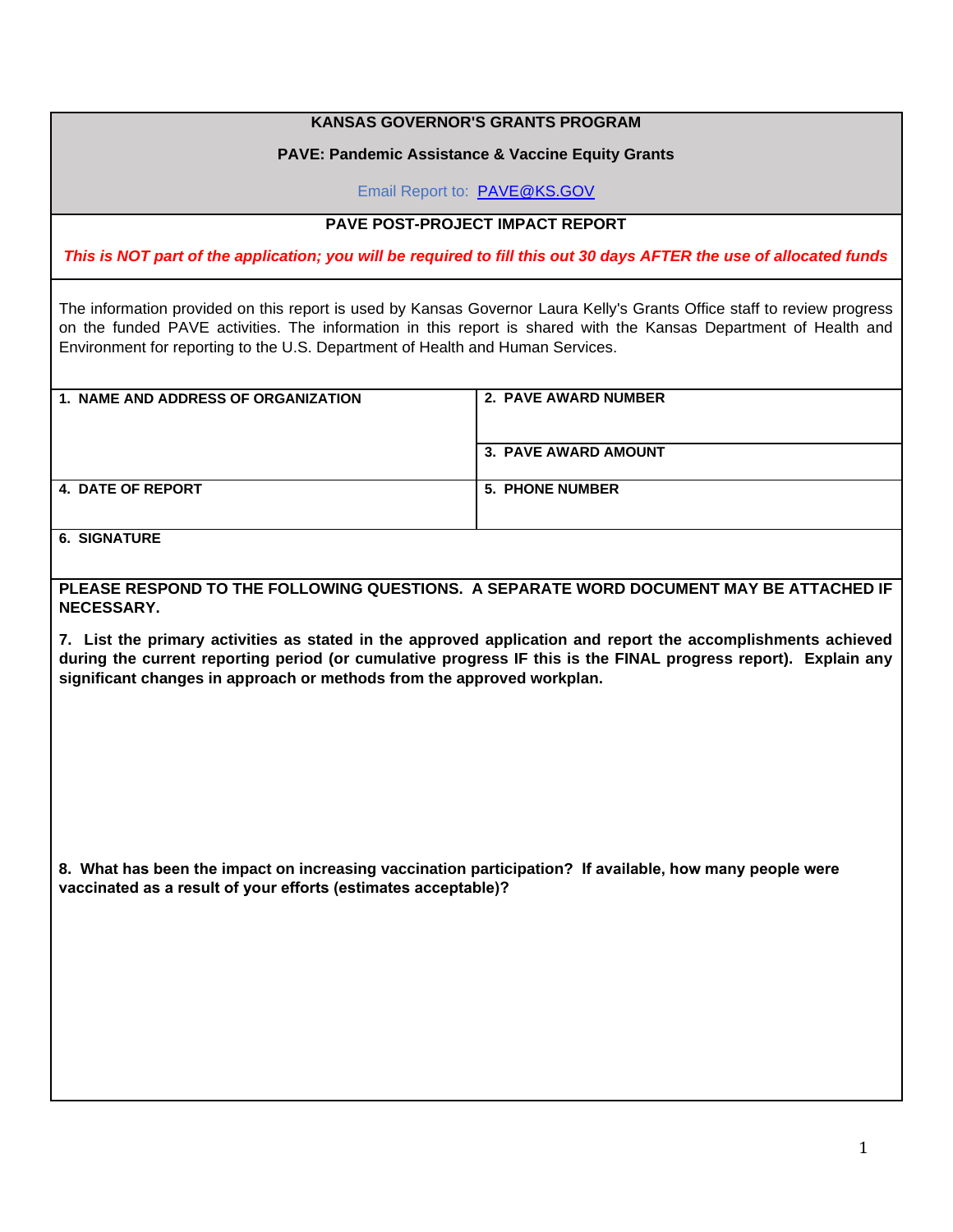**9. Were all PAVE approved activities completed according to original timeline? If not, please explain.**

**10. Please describe actual challenges experienced or future challenges anticipated in addressing the proposed barriers and/or reaching the target audience. How were those challenges addressed (if applicable)?**

**11. How many people were served as a result of this effort (estimates acceptable)?**

Approved by the Kansas Governor's Grants Program: Date: Date: Date: Date: Date:

*This Pandemic Assistance and Vaccine Equity Grant program is supported by the Centers for Disease Control and Prevention (CDC) of the U.S. Department of Health and Human Services (HHS) as part of a financial assistance award totaling \$79,278,482 with 100 percent funded by the CDC/HHS. The contents are those of the author(s) and do not necessarily represent the official views of, or an endorsement, by the CDC/HHS, or the U.S. Government. For more information, please visit <https://www.cdc.gov/>. Revision 10/25/21*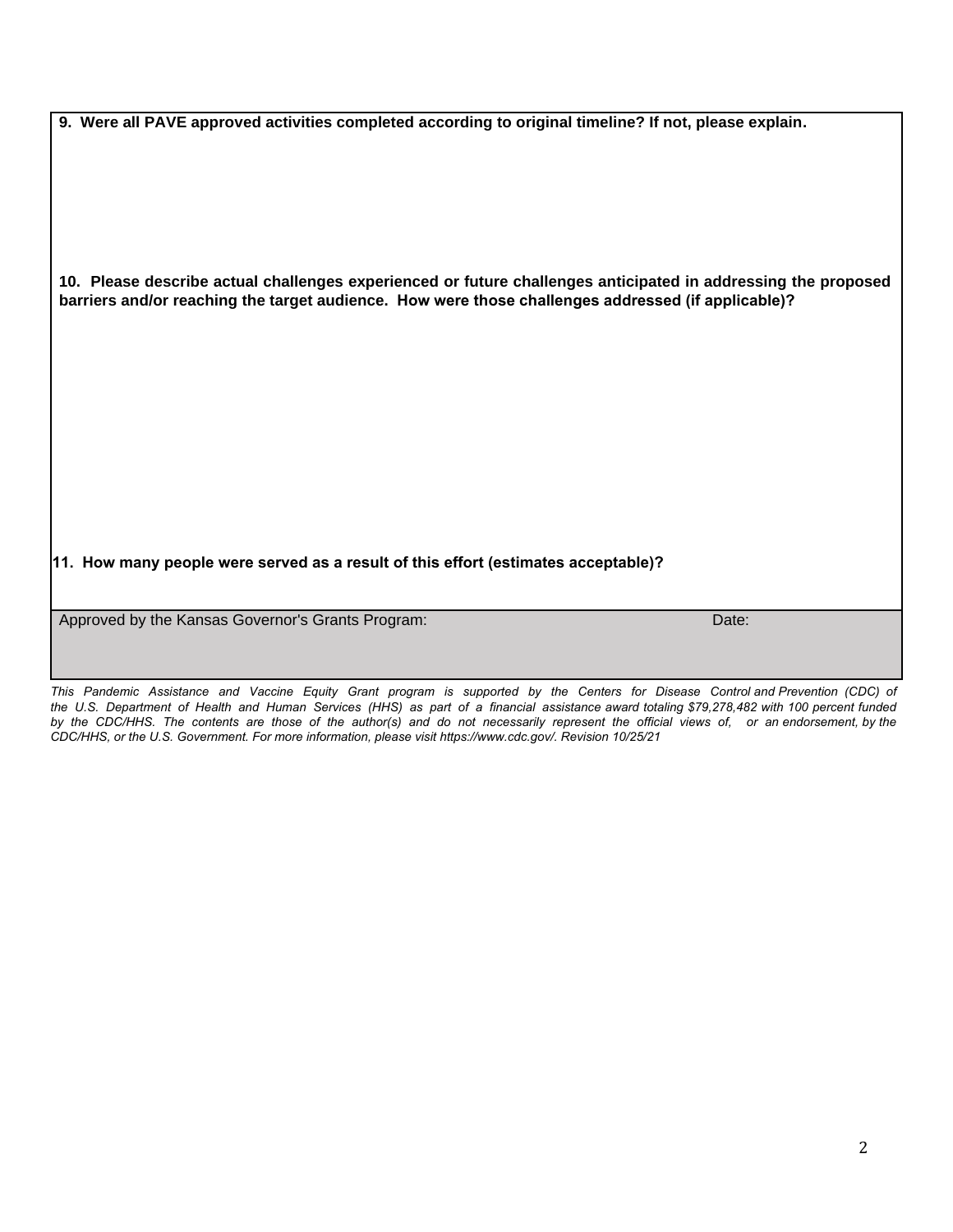|                                                                                                                                                                                      |                                  |                            |                   |                                                   |                                    | <b>FINANCIAL STATUS REPORT</b>                                                                                                                                                                                                                         |           |                  |                                  |                                         |                  |                                  |  |
|--------------------------------------------------------------------------------------------------------------------------------------------------------------------------------------|----------------------------------|----------------------------|-------------------|---------------------------------------------------|------------------------------------|--------------------------------------------------------------------------------------------------------------------------------------------------------------------------------------------------------------------------------------------------------|-----------|------------------|----------------------------------|-----------------------------------------|------------------|----------------------------------|--|
| (Due 15 Days After Close of Each Month)<br>This is NOT part of the application; you will be required to fill this out 15 days after close of each month (if<br>application approved) |                                  |                            |                   |                                                   |                                    |                                                                                                                                                                                                                                                        |           |                  |                                  |                                         |                  |                                  |  |
|                                                                                                                                                                                      |                                  |                            |                   |                                                   |                                    | The information provided on this report will be used to monitor grantee expenditures. No further monies or other benefits may be paid out under this program<br>unless this report is completed and filed as required by existing law and regulations. |           |                  |                                  |                                         |                  |                                  |  |
| 1. NAME AND ADDRESS OF<br>2. PAVE AWARD NUMBER<br><b>ORGANIZATION</b>                                                                                                                |                                  |                            |                   |                                                   |                                    | 3. ORGANIZATION IDENTIFICATION NUMBER OR<br>FEDERAL EMPLOYER IDENTIFICATION NUMBER                                                                                                                                                                     |           |                  |                                  | 4. FINAL REPORT<br>Yes $\Box$ No $\Box$ |                  |                                  |  |
| 5. BASIS OF ACCOUNTING                                                                                                                                                               |                                  |                            |                   | 6. PROJECT PERIOD                                 |                                    |                                                                                                                                                                                                                                                        |           |                  |                                  |                                         | 7. REPORT PERIOD |                                  |  |
|                                                                                                                                                                                      |                                  | Cash $\Box$ Accrual $\Box$ |                   |                                                   | FROM: Date of Award TO: 12/31/2023 |                                                                                                                                                                                                                                                        |           |                  | (MO, DAY, YR)<br>FROM:<br>TO:    |                                         |                  |                                  |  |
| GRANT FUND EXPENDITURES AND OBLIGATIONS BY BUDGET CATEGORY                                                                                                                           |                                  |                            |                   |                                                   |                                    |                                                                                                                                                                                                                                                        |           |                  |                                  |                                         |                  |                                  |  |
| <b>BUDGET</b><br><b>CATEGORY</b>                                                                                                                                                     | <b>APPROVED</b><br><b>BUDGET</b> |                            |                   | <b>PERIOD</b><br><b>EXPENDITURES</b>              |                                    | TO DATE<br><b>EXPENDITURES</b>                                                                                                                                                                                                                         |           |                  | CARRY-OVER<br><b>OBLIGATIONS</b> |                                         |                  | <b>FUNDS</b><br><b>REMAINING</b> |  |
| A. Personnel<br>Expenditures                                                                                                                                                         |                                  |                            |                   |                                                   |                                    |                                                                                                                                                                                                                                                        |           |                  |                                  |                                         |                  | \$0                              |  |
| <b>B.</b> Travel/Training<br>Expenditures                                                                                                                                            |                                  |                            |                   |                                                   |                                    |                                                                                                                                                                                                                                                        |           |                  |                                  |                                         |                  | \$0                              |  |
| C. Supplies and<br>Communications                                                                                                                                                    |                                  |                            |                   |                                                   |                                    |                                                                                                                                                                                                                                                        |           |                  |                                  |                                         |                  | \$0                              |  |
| D. Contractual<br>Services                                                                                                                                                           |                                  |                            |                   |                                                   |                                    |                                                                                                                                                                                                                                                        |           |                  |                                  |                                         |                  | \$0                              |  |
| E. Other<br>Expenditures                                                                                                                                                             |                                  |                            |                   |                                                   |                                    |                                                                                                                                                                                                                                                        |           |                  |                                  |                                         |                  | \$0                              |  |
| F. Total Expenditures                                                                                                                                                                |                                  | \$0                        |                   | \$0                                               |                                    | \$0                                                                                                                                                                                                                                                    | \$0       |                  | \$0                              |                                         | \$0              |                                  |  |
|                                                                                                                                                                                      |                                  |                            |                   |                                                   |                                    | <b>CERTIFICATION</b>                                                                                                                                                                                                                                   |           |                  |                                  |                                         |                  |                                  |  |
| <b>CERTIFICATION</b><br>I CERTIFY THAT TO THE BEST OF MY<br>KNOWLEDGE AND REPRESENTS ACTUAL                                                                                          |                                  |                            |                   | AUTHORIZED CERTIFYING OFFICIAL<br>(Type or Print) |                                    |                                                                                                                                                                                                                                                        |           |                  | <b>TELEPHONE NUMBER</b>          |                                         |                  |                                  |  |
| EXPENDITURES OF FUNDS WITHIN THE<br>BELIEF THIS REPORT IS CORRECT AND<br>COMPLETE AND REPRESENTS ACTUAL<br>EXPENDITURES OF FUNDS WITHIN THE<br>APPROVED BUDGET. FOR THE PERIOD       |                                  |                            | SIGNATURE<br>DATE |                                                   |                                    |                                                                                                                                                                                                                                                        | AREA CODE |                  | NUMBER                           |                                         | EXT.             |                                  |  |
|                                                                                                                                                                                      |                                  |                            |                   |                                                   |                                    | <b>FOR KGGP USE</b>                                                                                                                                                                                                                                    |           |                  |                                  |                                         |                  |                                  |  |
| COVERED, AND FOR THE GRANT FUNDS TO<br>DATE.                                                                                                                                         |                                  |                            |                   |                                                   |                                    |                                                                                                                                                                                                                                                        |           | APPROVED BY KGGP |                                  |                                         |                  | DATE APPROVED                    |  |
|                                                                                                                                                                                      |                                  |                            |                   |                                                   |                                    |                                                                                                                                                                                                                                                        |           |                  |                                  |                                         |                  |                                  |  |

### **See next page on instructions for Financial Status Report.**

**Have any questions?** Contact Kansas Governor Laura Kelly's Grants Office at 785-291-3205 or [PAVE@ks.gov.](mailto:PAVE@ks.gov)

*This Pandemic Assistance and Vaccine Equity Grant program is supported by the Centers for Disease Control and Prevention (CDC) of the U.S. Department of Health and Human Services (HHS) as part of a financial assistance award totaling \$79,278,482 with 100 percent funded by the CDC/HHS. The contents are those of the author(s) and do not necessarily represent the official views of, nor an endorsement, by the CDC/HHS, or the U.S. Government. For more information, please visit [https://www.cdc.gov/.](https://gcc02.safelinks.protection.outlook.com/?url=https%3A%2F%2Fwww.cdc.gov%2F&data=04%7C01%7CJamie.Bowser%40ks.gov%7C51da2d770d944393d3ec08d9852c8719%7Cdcae8101c92d480cbc43c6761ccccc5a%7C0%7C0%7C637687248553873479%7CUnknown%7CTWFpbGZsb3d8eyJWIjoiMC4wLjAwMDAiLCJQIjoiV2luMzIiLCJBTiI6Ik1haWwiLCJXVCI6Mn0%3D%7C1000&sdata=4U%2BmPhpF34AQsjN7NBnGn6bBoTheIScGDccBMFnRv1Y%3D&reserved=0) Revision 10/25/21*